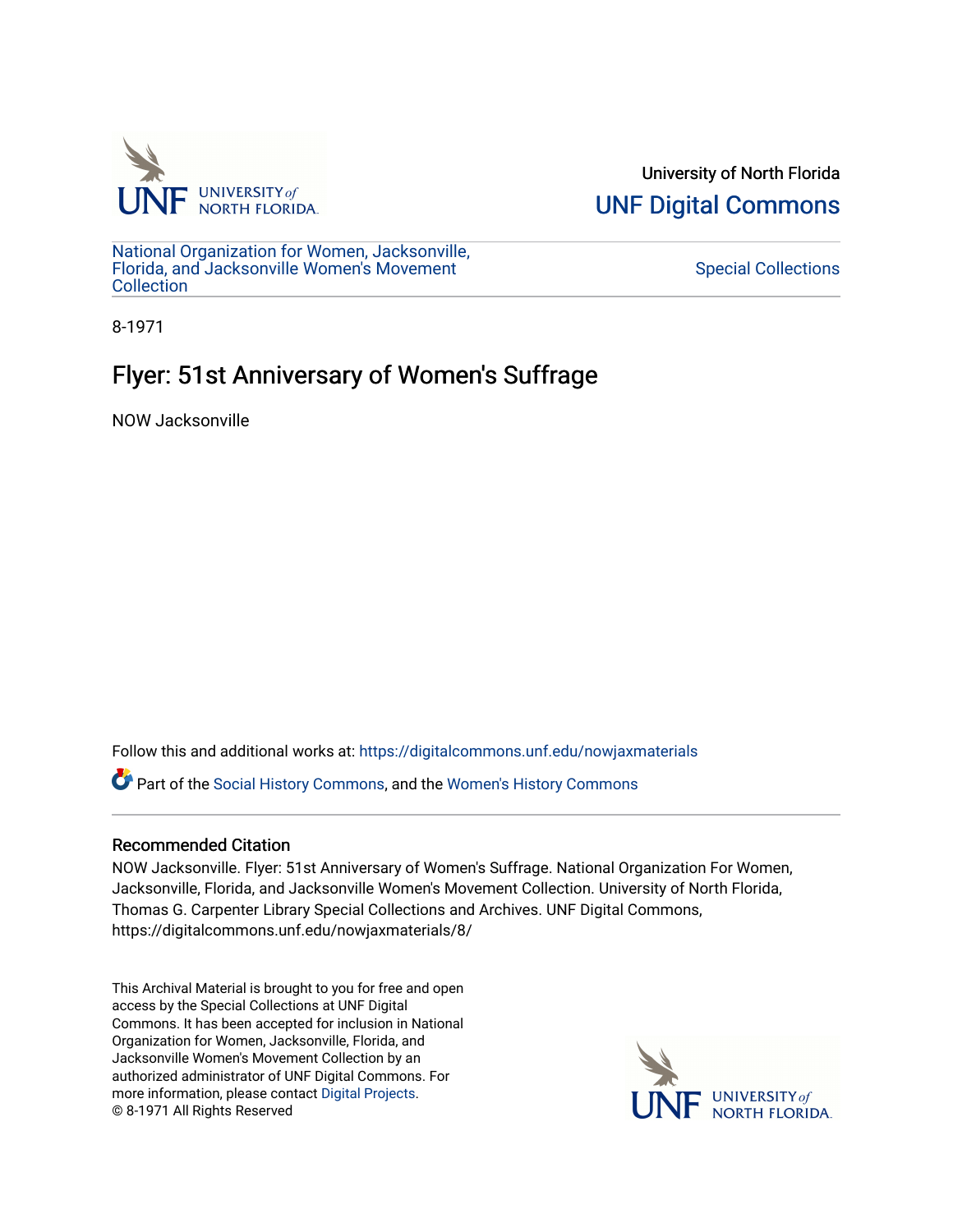## 51ST ANNIVERSARY OF WOMEN•s SUFFRAGE - August 26, 1971

"Feminists are all around you."

Things are getting worse and the gap between men's and women's income is widening. In 1955, the median wage of women working full time was 54% that of men; it is now 59%. Some of the BOOKS available at our public libraries:

A Woman's Place Sisterhood is Powerful Born Female Century of Struggle The Natural Superiority of Women

For further information contact:

NOW JACKSONVILLE - National Organization for Women "To bring women into the mainstream of American life, in equal partnership with men." P. o. Box 8590 Phone 387-1004